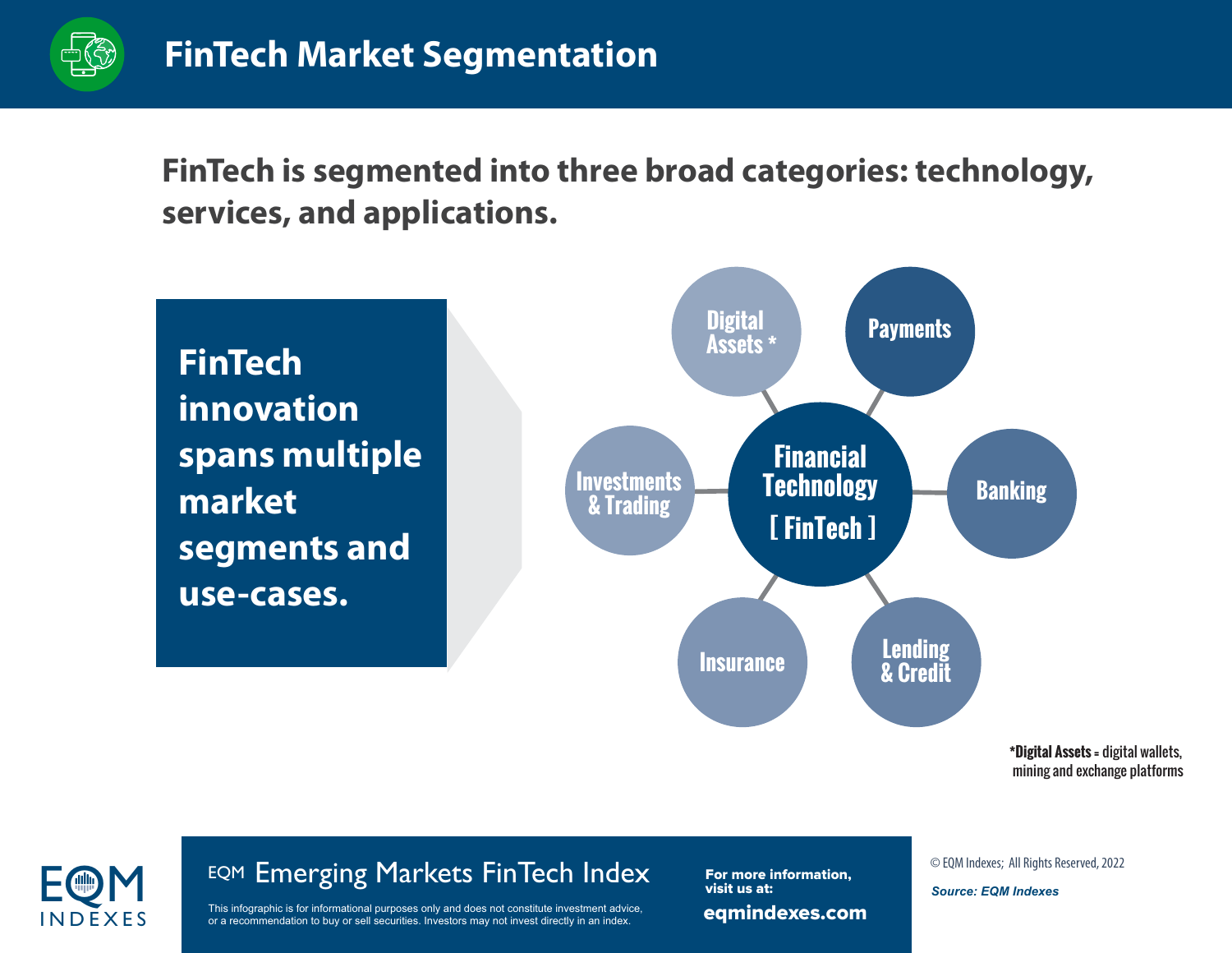

#### **Financial technologically in fast-growing emerging markets are set to leapfrog current technology with innovative solutions.**



#### **TERMINOLOGY**

**POS -** Point of Sale **ATM -** Automated Teller Machine **NFC -** Near-Field Communication **mPOS -** Mobile Point of Sale **Mobile Wallets -** Wallets that live in

mobile devices instead of backpockets

**Mobile Remote -** Remotely controls mobile devices.

# I N D E X E S

## EQM Emerging Markets FinTech Index<br>
This infographic is for informational purposes only and does not constitute investment advice,<br>
This infographic is for informational purposes only and does not constitute investment adv

This infographic is for informational purposes only and does not constitute investment advice, or a recommendation to buy or sell securities. Investors may not invest directly in an index.

eqmindexes.com For more information, visit us at:

*Source: PwC Analysis*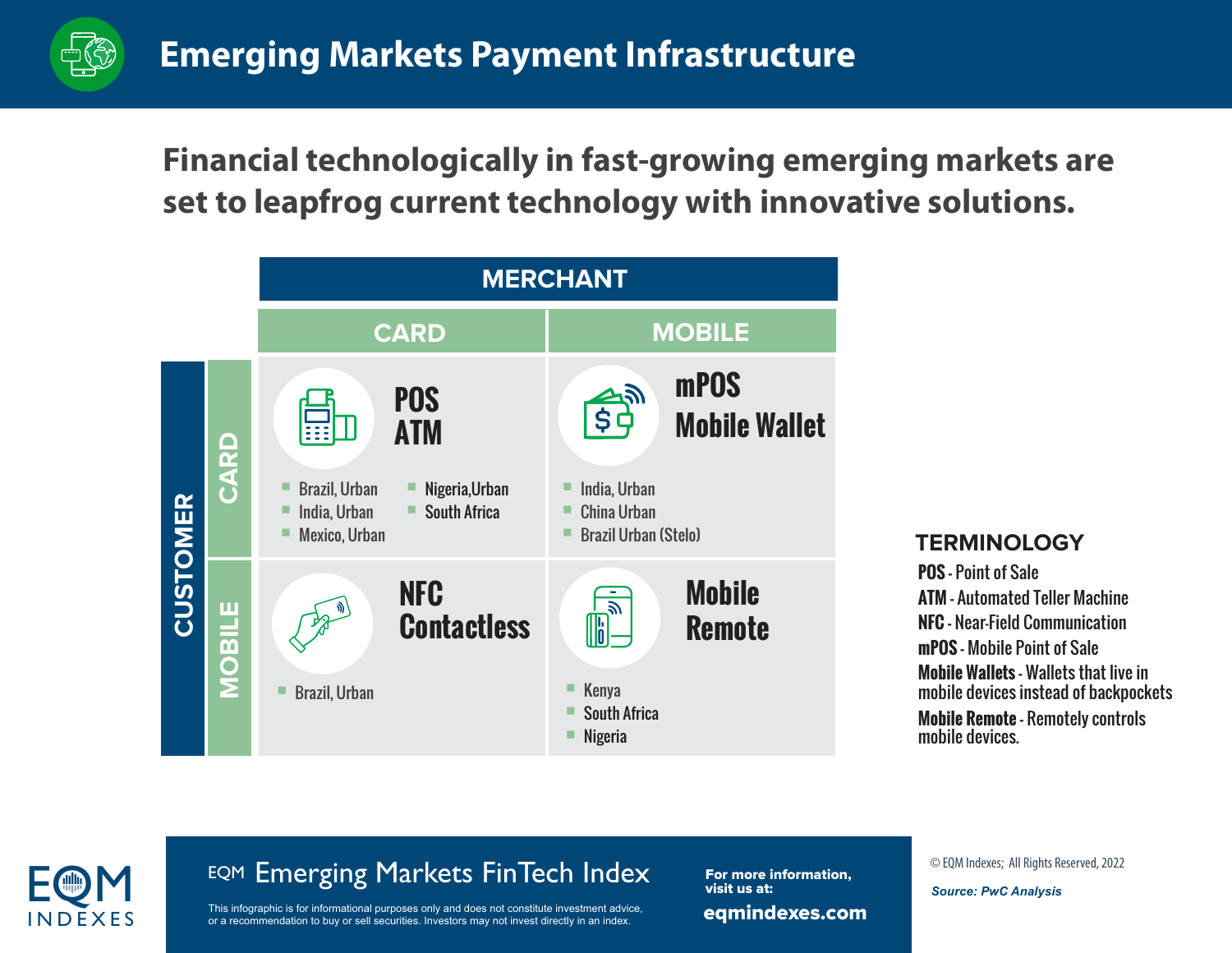

### **History of Financial Technology**

**MAKING CHANGE** The evolution of modern FinTech might seem like a fairly recent phenomenon, but finance and technology have<br>been interconnected since the beginning of modern society. Today FinTech is changing finance, bank back offices and consumer behavior at revolutionary rate.



#### EQM I N D E X E S

**to Ireland**

EQM Emerging Markets FinTech Index

This infographic is for informational purposes only and does not constitute investment advice, or a recommendation to buy or sell securities. Investors may not invest directly in an index.

**popular**

eqmindexes.com For more information, visit us at:

**as blockchain and other sophisticated types of encryption**

© EQM Indexes; All Rights Reserved, 2022

**to traditional banking services for rapid adoption of new advanced financial technologies**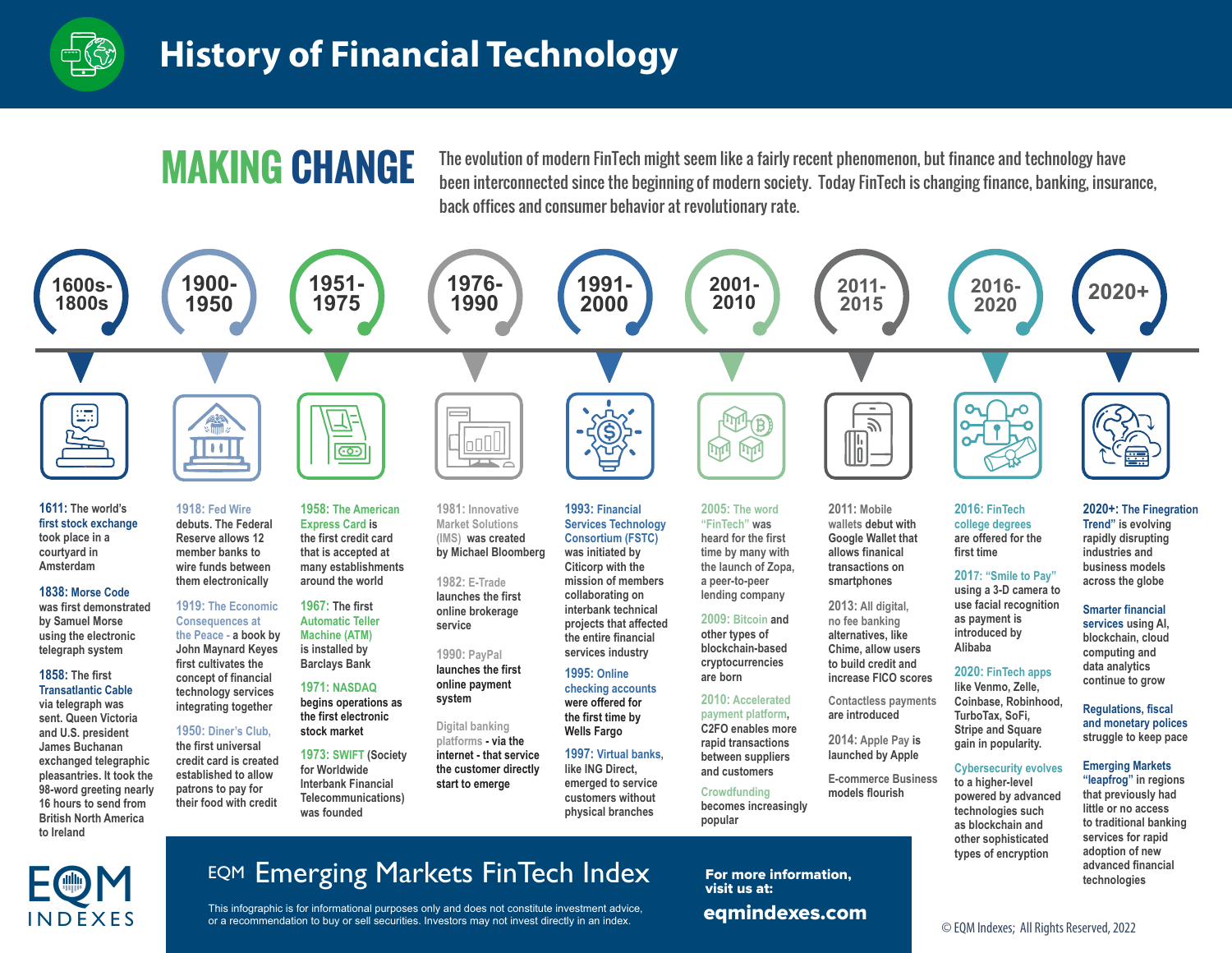

#### **More smartphones than bank accounts and running water.**





## EQM Emerging Markets FinTech Index<br>
This infographic is for informational purposes only and does not constitute investment advice,<br>
This infographic is for informational purposes only and does not constitute investment adv

This infographic is for informational purposes only and does not constitute investment advice, or a recommendation to buy or sell securities. Investors may not invest directly in an index.

eqmindexes.com For more information, visit us at:

*Source: Bankmycell, World Bank, CDC*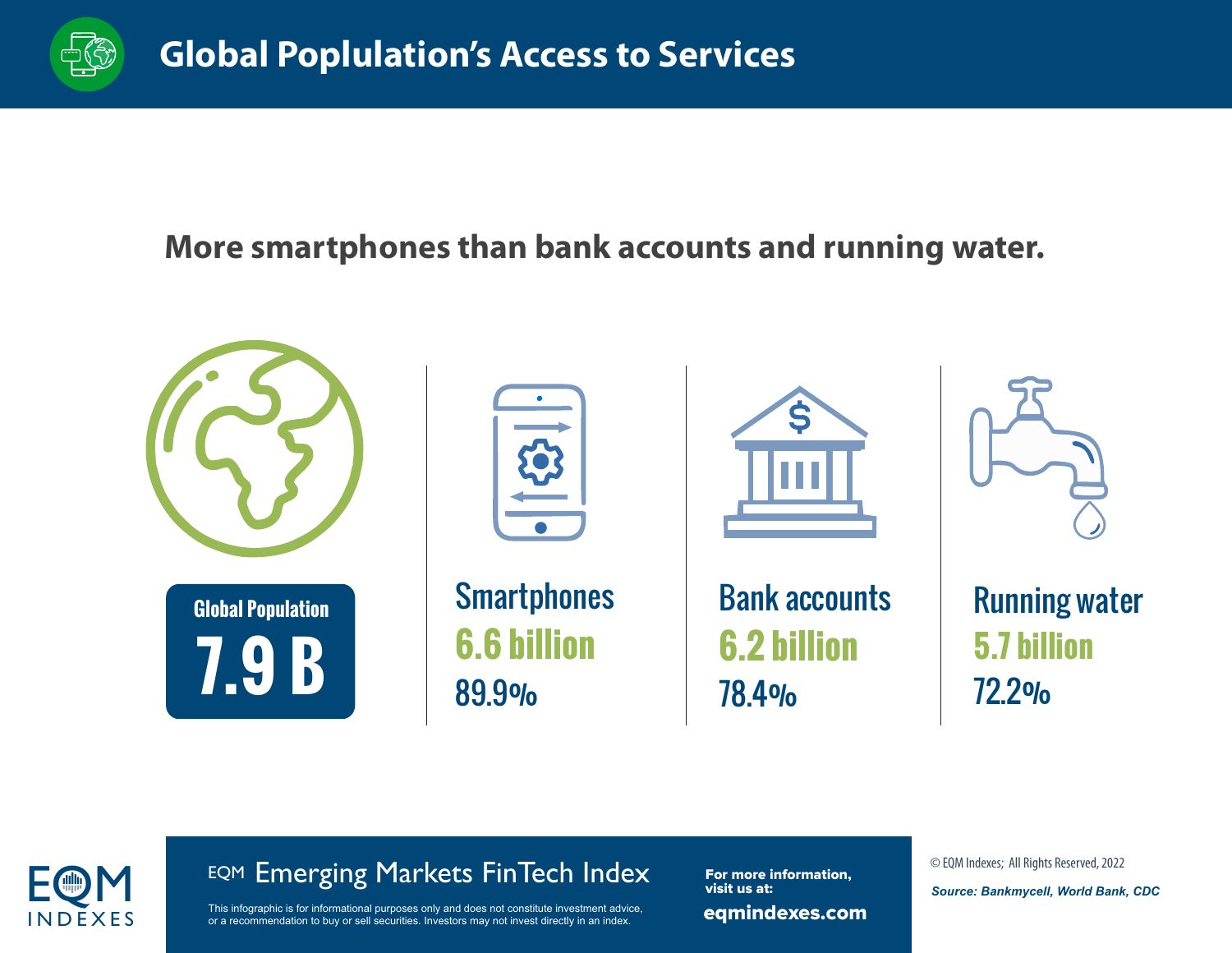

#### **Portion of Adult Population Without Access to Financial Services**





## EQM Emerging Markets FinTech Index<br>
This infographic is for informational purposes only and does not constitute investment advice,<br>
This infographic is for informational purposes only and does not constitute investment adv

This infographic is for informational purposes only and does not constitute investment advice, or a recommendation to buy or sell securities. Investors may not invest directly in an index.

eqmindexes.com For more information, visit us at:

*Source: World Bank*